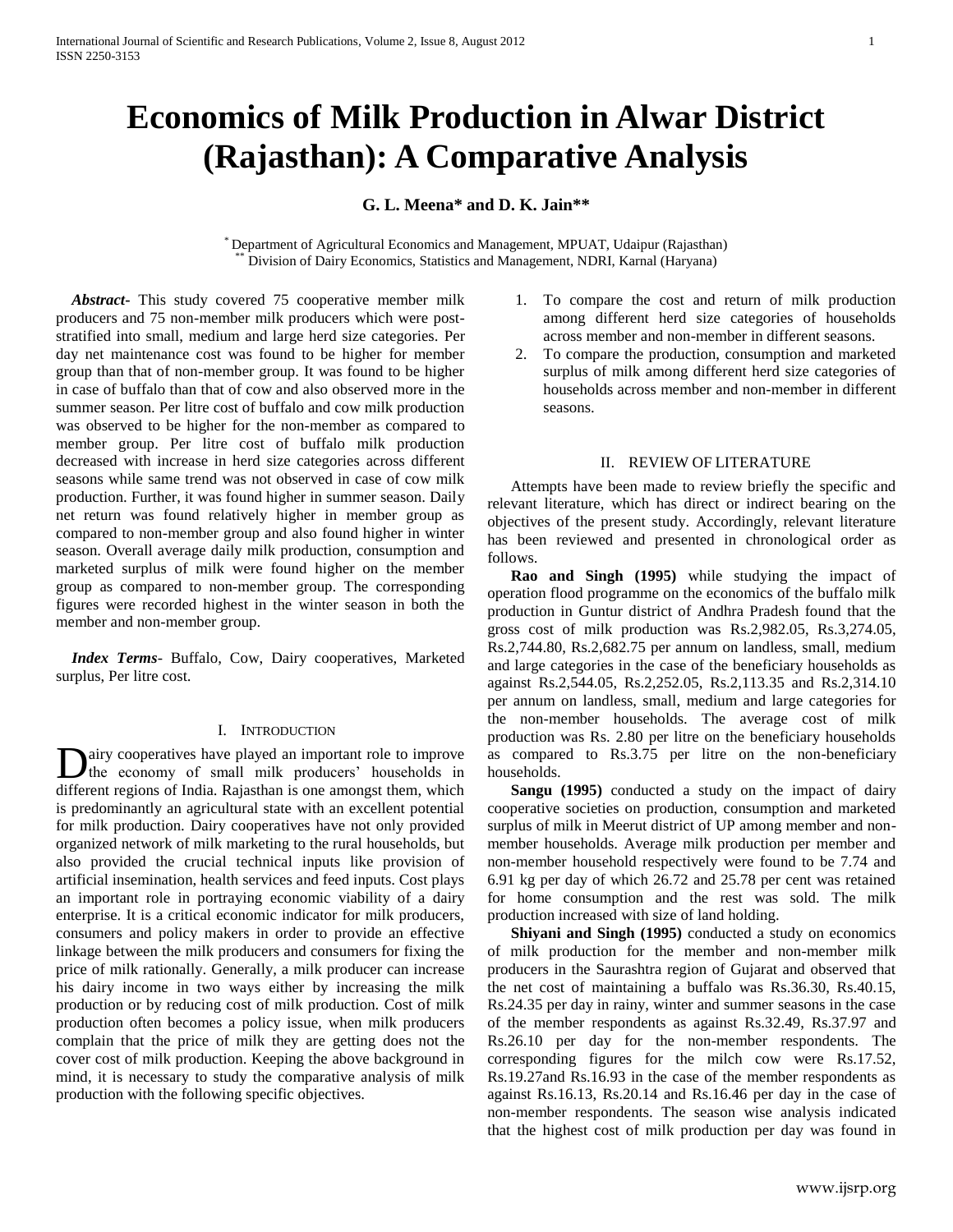winter season both in the case of members and non-members. The main reasons for the higher cost during winter season were better feeding and management practices adopted by the milk producers to obtain more milk yield. Further, it was observed that feeds and fodder constituted about 70 per cent of the total maintenance cost of a milch buffalo and nearly two-thirds of the total cost of cow milk production. On an average, per litre cost of buffalo milk production was Rs.5.56 and Rs.6.47 for members and non-members, respectively. Corresponding figures for milch cows were Rs.4.12 and Rs.4.63.

 **Shukla** *et al***. (1995)** studied the impact of Operation Flood Programme on the economy of rural milk producers in Kanpur district – Dehat (UP) and found that the overall average cost per milch animal and per household per annum was found to be Rs.7,588 and Rs.18,286, respectively in the programme area as compared to Rs.6,854 and Rs.11,584 in the non-programme area. The average cost of milk production per litre was found to be Rs.3.59 and Rs.3.67 in programme and non-programme areas, respectively. The overall average milk production per day per household was higher at 8.78 litres in the programme area as compared to 6.04 litres in the non-programme area. The average milk consumption per day per household was 2.23 litres and 1.92 litres in the programme area and non-programme area, respectively.

 **Shah** *et al.* **(1996)** conducted a study on milk production, marketed surplus and marketing of milk in organized and unorganized milk marketing sector of Bullandshahar district. The results of the study revealed that the level of milk production was higher in villages covered by DUSS than those not covered under it NDUSS. On an average, the annual milk production per household was 4504 litres in DUSS and 3964 litres in NDUSS area. The milk production increased with the increase in herd size category in both areas. Milk production in DUSS area was 2378, 5225 and 8301 litres for small, medium and large herd size categories, respectively, whereas it was 2045, 4079 and 8094 litres for small, medium and large herd size categories in NDUSS area, respectively.

#### III. RESEARCH METHODOLOGY

 Alwar district milk producers' cooperative union was purposively selected from Rajasthan state. Exhaustive lists of all the milk producers' cooperative societies in Alwar district milk producer's cooperative union were prepared. From amongst these societies, six milk procurement societies were randomly selected. A complete enumeration of all milk producing households of six selected societies as well as villages covered under these societies was carried out. All the milk producing households were classified into three categories, viz., Small (1-2 milch animals), Medium (3-4 milch animals) and Large (more than 4 milch animals) on the basis of number of milch animals. From six selected societies, 75 member households<sup>1</sup> were randomly selected based on probability proportional to number of households in each category. Thereafter, an equal number of

**<sup>1</sup>** Member who have atleast one milch animal and supplying milk to cooperative societies for a period of 180 days in a year.

 $\overline{a}$ 

non-member households<sup>2</sup> (75) of almost similar resource situation were selected from each category of households in the same society villages to serve as valid basis of comparison. Thus in all, 150 households were interviewed during the year 2005-06.

 The primary data were collected with help of well structured pre-tested schedule by personal enquiry method. The data collected were subjected to tabular analysis in order to study the comparative economics of milk production. The net maintenance cost per milch animal per day was divided by the respective average milk yield per milch animal per day to arrive at per litre cost of milk production. Net return was computed by deducting gross cost from gross return. The total milk produced by the all milch animals in the household was reckoned as total milk production. The quantity of milk retained at home for consumption or conversion into milk products was taken as the per day milk consumption of household. The marketed surplus of milk was worked out by subtracting total milk consumption from total milk production.

#### IV. RESEARCH FINDINGS AND INTERPRETATION

 **Maintenance Cost:** A comparative analysis of season wise per day maintenance cost for buffaloes and cows are presented in Table 1. A perusal of the table revealed that the overall average per day net maintenance cost per milch animal was found to be higher for member group than that of non-member group. Shiyani and Singh (1995) also observed similar findings. The relatively higher net maintenance cost observed for member group could be due to better feeding and management practices adopted by this group to achieve the higher milk yield. Average net maintenance cost per milch animal per day was found to be higher in case of buffalo than that of cow. Average per day net maintenance cost per buffalo increased with increase in herd size categories across different seasons in both the member and nonmember group while same trend was not observed in case of cow. Further, the average net maintenance cost per day per milch buffalo and cow was found to be relatively more in the summer season followed by rainy and winter seasons across various herd size categories in member and non-member groups which may be attributed to higher price of feed and fodders in this season.

**Table 1: Average maintenance net cost across herd size categories in different seasons (Rs. / milch animal/day)**

|               | Member         |       | Non-member     |       |  |  |
|---------------|----------------|-------|----------------|-------|--|--|
| Category      | <b>Buffalo</b> | cow   | <b>Buffalo</b> | cow   |  |  |
| Winter season |                |       |                |       |  |  |
| Small         | 48.45          | 38.12 | 43.44          | 36.29 |  |  |
| Medium        | 46.20          | 38.21 | 42.40          | 35.32 |  |  |
| Large         | 44.57          | 34.88 | 38.69          |       |  |  |
| Overall       | 46.42          | 37.55 | 41.18          | 35.98 |  |  |
| Summer season |                |       |                |       |  |  |
| Small         | 50.51          | 40.17 | 46.18          | 37.84 |  |  |
| Medium        | 49.92          | 41.10 | 45.46          | 37.26 |  |  |
| Large         | 49.28          | 36.12 | 44.82          |       |  |  |

<sup>&</sup>lt;sup>2</sup> Non-member who have at least one milch animal and supplying the milk to any agency except milk cooperative societies for a period of 180 days in a year.

 $\overline{a}$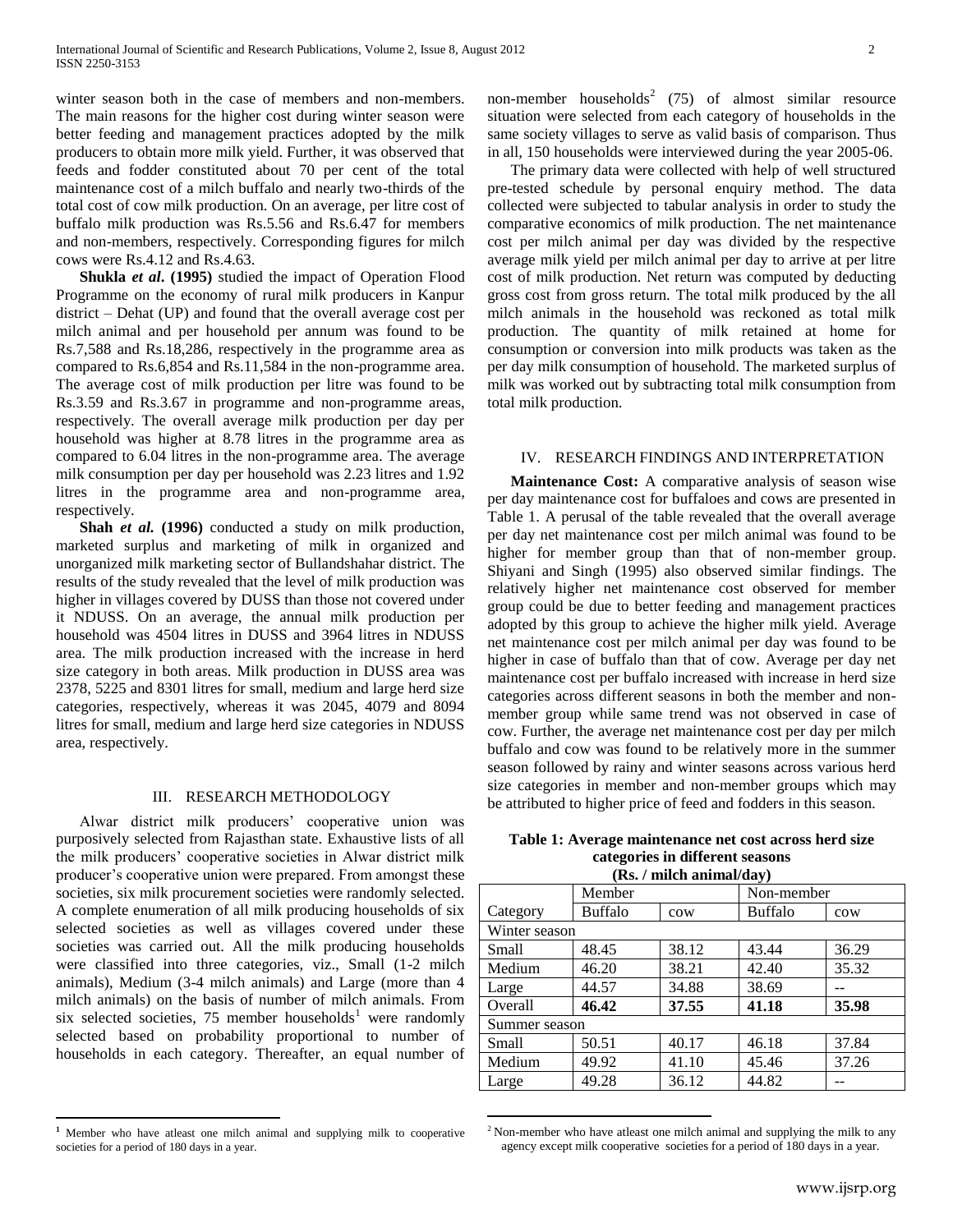| Overall         | 49.90 | 39.92 | 45.64 | 37.63 |  |  |  |  |
|-----------------|-------|-------|-------|-------|--|--|--|--|
| Rainy<br>season |       |       |       |       |  |  |  |  |
| Small           | 49.13 | 38.25 | 46.96 | 36.36 |  |  |  |  |
| Medium          | 47.90 | 38.71 | 44.01 | 35.57 |  |  |  |  |
| Large           | 45.52 | 34.42 | 41.68 |       |  |  |  |  |
| Overall         | 47.67 | 37.79 | 44.85 | 36.10 |  |  |  |  |

 **Cost of milk production:** Cost of milk production per unit is an important indicator of efficiency of milk production. The average per litre cost of milk production across different herd size categories of member and non-member groups has been given in Table 2. A close perusal of the table revealed that per litre cost of milk production of buffalo and cow was observed to be higher for the non-member as compared to member group except in the case of rainy season in buffalo and summer season in cow. Thus, it can be concluded that the per litre cost of milk production was slightly lower in the case of member of dairy cooperatives than the non-member group, which can be attributed to the higher milk yield per milch animal in member group. These findings were in conformity with study of Shukla *et al.* (1995), Shiyani and Singh (1995), Rao and Singh (1995). Average per litre cost of buffalo milk production decreased with increase in herd size categories across different seasons in both the member and non-member group while same trend was not observed in case of cow milk production. Further, the average per litre cost of buffalo and cow milk production was found to higher in summer season followed by rainy and winter seasons across various herd size categories in member and non-member groups. This was mainly due to lower milk production in summer season.

| Table 2: Average per litre cost of milk production across |
|-----------------------------------------------------------|
| herd size categories in different seasons                 |
| (D <sub>c</sub> / lim <sub>0</sub> /dur)                  |

| (IS), / IIII C/Udy / |                |       |            |       |  |  |  |
|----------------------|----------------|-------|------------|-------|--|--|--|
|                      | Member         |       | Non-member |       |  |  |  |
| Category             | <b>Buffalo</b> | cow   | Buffalo    | cow   |  |  |  |
| Winter season        |                |       |            |       |  |  |  |
| Small                | 9.30           | 8.80  | 9.44       | 9.35  |  |  |  |
| Medium               | 8.85           | 8.49  | 9.42       | 9.32  |  |  |  |
| Large                | 8.39           | 8.72  | 8.99       |       |  |  |  |
| Overall              | 8.85           | 8.67  | 9.28       | 9.33  |  |  |  |
| Summer season        |                |       |            |       |  |  |  |
| Small                | 13.84          | 12.67 | 13.99      | 12.09 |  |  |  |
| Medium               | 13.53          | 12.09 | 13.98      | 11.32 |  |  |  |
| Large                | 13.25          | 11.11 | 13.92      |       |  |  |  |
| Overall              | 13.54          | 11.96 | 13.96      | 11.70 |  |  |  |
| Rainy season         |                |       |            |       |  |  |  |
| Small                | 12.22          | 10.42 | 12.04      | 10.69 |  |  |  |
| Medium               | 12.01          | 10.32 | 11.74      | 10.31 |  |  |  |
| Large                | 11.18          | 10.59 | 11.33      | --    |  |  |  |
| Overall              | 11.80          | 10.44 | 11.70      | 10.50 |  |  |  |

 **Net return from milk production:** Per day net return from milk production obtained from buffalo and cow across herd size categories in different seasons for both member and non-member group have been presented in Table 3. The net return per milch animal per day in the case of buffalo and cow were relatively higher in member group as compared to non-member group. Relatively higher net return observed for member group could be due to the relatively higher milk yield and higher price of milk realized by member group as compared to non-member group. This was mainly due to higher milk production in winter season. Further, the net return per milch buffalo and cow were found to be higher in winter season followed by rainy across various herd size categories in member and non-member groups. Net return per milch buffalo and cow were found to be positive in summer season for member households while it was observed negative for non member households across various herd size categories in different seasons.

**Table 3: Net return from milk production across herd size categories in different seasons**  $\overline{p}_s$  / milch animal/day)

| (RS. / ШИСП АШШАІ/QAV) |                       |       |            |         |  |  |  |
|------------------------|-----------------------|-------|------------|---------|--|--|--|
|                        | Member                |       | Non-member |         |  |  |  |
| Category               | <b>Buffalo</b><br>cow |       | Buffalo    | cow     |  |  |  |
|                        | Winter season         |       |            |         |  |  |  |
| Small                  | 15.01                 | 10.59 | 8.82       | 3.48    |  |  |  |
| Medium                 | 17.90                 | 12.19 | 8.86       | 4.48    |  |  |  |
| Large                  | 20.58                 | 10.32 | 10.33      |         |  |  |  |
| Overall                | 17.83                 | 11.03 | 9.34       | 3.98    |  |  |  |
|                        | Summer season         |       |            |         |  |  |  |
| Small                  | 0.30                  | 1.04  | $-3.78$    | $-1.85$ |  |  |  |
| Medium                 | 1.37                  | 3.95  | $-3.83$    | $-0.25$ |  |  |  |
| Large                  | 2.39                  | 6.13  | $-3.86$    |         |  |  |  |
| Overall                | 1.35                  | 3.71  | $-3.82$    | $-1.05$ |  |  |  |
|                        | Rainy season          |       |            |         |  |  |  |
| Small                  | 1.40                  | 6.71  | 0.42       | 1.89    |  |  |  |
| Medium                 | 2.37                  | 6.29  | 1.48       | 2.38    |  |  |  |
| Large                  | 5.36                  | 4.58  | 2.48       |         |  |  |  |
| Overall                | 3.04                  | 5.86  | 1.46       | 2.13    |  |  |  |

 **Milk production:** Milk production was analyzed across different seasons in both the member and non-member groups and the results of the same are presented in Table 4. It may also be observed that overall average milk production was higher on the member group as compared to non-member group could be attributed to the keeping of superior quality of animals and other management practices. The study of Shukla *et. al.* (1995), Sangu (1995), Shah *et al.* (1996), and Ashalatha *et al.* (2004) were also reported similar observations. The average milk production across different seasons indicated that the highest milk production was recorded in the winter season (15.06 litres) followed by rainy season (11.32 litres) and summer season (10.52 litres) in the member group, while for non-member group highest milk production was observed in the winter season (12.71 litres) followed by summer (9.35 litres) and rainy season (8.86 litres). Highest milk production in the winter season might be due to more availability of feed and fodders. Further, the average milk production per day per household increased with increase in herd size categories across different seasons in both the member and non-member groups.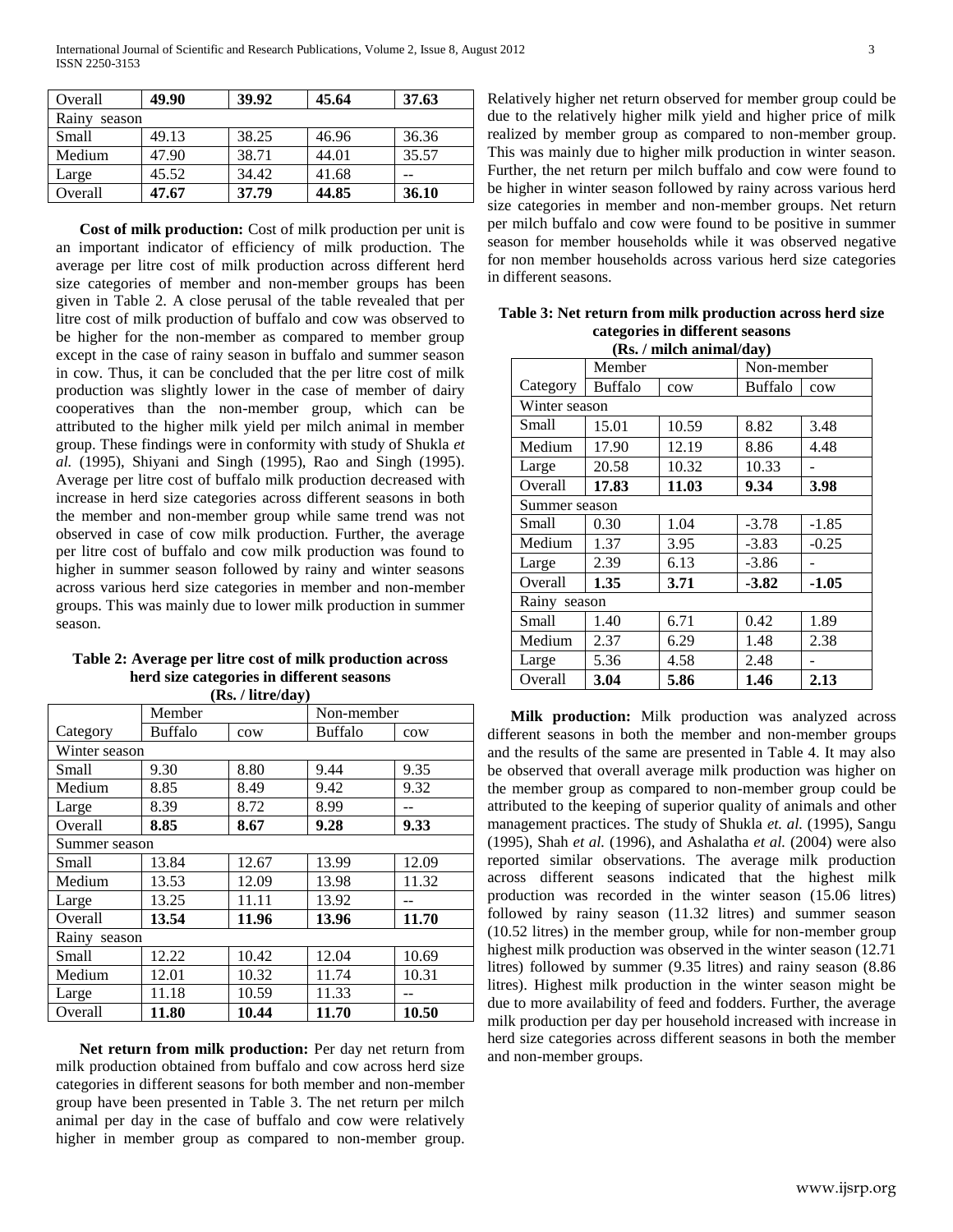| Categor<br><sup>V</sup> | Member |       |       | Non-member |       |       |
|-------------------------|--------|-------|-------|------------|-------|-------|
|                         | Winte  | Summe | Rain  | Winte      | Summ  |       |
|                         |        | r     | v     |            | er    | Rainy |
| Small                   | 9.15   | 6.16  | 6.75  | 7.33       | 5.08  | 6.04  |
| Medium                  | 17.54  | 12.51 | 13.24 | 14.12      | 10.52 | 12.71 |
| Large                   | 27.67  | 19.22 | 21.00 | 21.50      | 15.80 | 20.40 |
| Overall                 | 15.06  | 10.52 | 11.32 | 12.71      | 9.35  | 8.86  |

## **Table 4: Average milk production across herd size categories in different seasons (Litres/day/household)**

 **Milk consumption:** Milk consumption was also ascertained across different seasons in both the member and non-member groups and the results of the same are presented in Table 5. Average milk consumption per day per household was slightly higher on the member group than that of the non-member group. The average daily milk consumption was observed to be highest in winter season followed by rainy season and summer seasons across various herd size categories in the member and nonmember groups. Highest milk consumption in the winter season might be due to conversion of larger quantities of milk into milk products. Further, the average daily milk consumption increased with increase in herd size categories across different seasons in both the member and non-member groups.

#### **Table 5: Average milk consumption across herd size categories in different seasons (Litres/day/household)**

| $\mu$    |        |        |       |            |        |       |  |  |
|----------|--------|--------|-------|------------|--------|-------|--|--|
| Category | Member |        |       | Non-member |        |       |  |  |
|          | Winter | Summer | Rainy | Winter     | Summer | Rainy |  |  |
| Small    | 3.20   | 1.59   | 2.21  | 3.29       | 1.92   | 2.55  |  |  |
| Medium   | 5.84   | 3.45   | 4.27  | 5.38       | 3.38   | 4.35  |  |  |
| Large    | 8.44   | 4.67   | 5.89  | 7.10       | 4.60   | 6.40  |  |  |
| Overall  | 4.99   | 2.78   | 3.56  | 4.13       | 2.52   | 3.31  |  |  |

 **Marketed surplus of milk:** In order to assess marketed surplus of milk, data were analyzed for different seasons on the member and non-member groups and are brought out in Table.6. It may be observed that average marketed surplus of milk per day per household was more on the member group compared to the non-member group. The average daily marketed surplus of milk across different seasons indicated that the highest quantity of marketed surplus of milk was recorded in the winter season followed by rainy season and summer seasons in the member and non-member groups. Highest marketed surplus of milk in the winter season might be due to more production of milk.

### **Table 6: Average marketed surplus of milk across herd size categories in different seasons** (**Litres/day/household)**

| $\mu$ . $\mu$ |        |        |       |            |        |       |  |
|---------------|--------|--------|-------|------------|--------|-------|--|
| Category      | Member |        |       | Non-member |        |       |  |
|               | Winter | Summer | Rainy | Winter     | Summer | Rainy |  |
| Small         | 5.95   | 4.57   | 4.54  | 4.04       | 3.16   | 3.49  |  |
| Medium        | 11.70  | 9.06   | 8.97  | 8.74       | 7.14   | 8.36  |  |
| Large         | 19.22  | 14.55  | 15.11 | 14.40      | 11.20  | 14.00 |  |
| Overall       | 10.07  | 7.74   | 7.76  | 6.05       | 4.81   | 5.55  |  |

#### V. CONCLUSION

 The cost and return measures of milk production obtained in the present study suggested that buffalo milk production is relatively more profitable than cow in the study area. Thus, sound economic logic exists for persuading both the member and non-member households to continue buffalo rearing to enhance their income. Hence, adequate attention should be paid to promote buffalo upgradation programme. The study in nutshell indicated a positive impact of dairy cooperatives on several economic parameters such as average cost and return, production, consumption and marketed surplus of milk in dairy enterprise as evidenced from the results of the investigation. The findings of present study would be of practical significance for the researchers, extension workers, policy makers, planners, administrators and dairy farmers so as to take rational decisions for the benefit of members of dairy co-operative societies as well as promote co-operative movement in the field of dairying in Rajasthan in general and for the cooperative milk union in Alwar district.

#### ACKNOWLEDGMENT

 The authors are greatly thankful to the grant provided in the form of fellowship by National Dairy Research Institute as well as University Grants Commission, Government of India, for the completion of research work. The authors are also gratefully acknowledging the help rendered by farmers and staff of Alwar Dairy Milk Union during the time of data collection for this study.

#### **REFERENCES**

- [1] Ashalatha P, Rao KS, Reddy PVS and Moorty PRS, "Impact of dairy cooperatives on the milk production, consumption and marketed surplus pattern on the members" *Indian Journal of Dairy Science,* 2004, *57* (1): 60- 64.
- [2] Mian, RU, Fatema, J and Rahman, H, "Impact of dairy farming on livelihood of participating women under Grameen Bank in selected area of Rangpur district in Bangladesh" *Indian. Journal of Agriculture Economics*, 2007, **62** (2): 259-271.
- [3] Rao BD and Singh CB, "Impact of Operation flood programme on the economics of the buffalo milk production in Guntur district of Andhra Pradesh" *Indian Dairyman,* 1995, **18** (4): 47-50.
- [4] Sangu KPS, "Impact of dairy cooperative societies on production, consumption and marketed surplus of milk" *Indian Dairyman,* 1995, **17**   $(4): 43-46.$
- [5] Shah D, Jain DK and Sharma KNS, "Impact of dairy cooperatives on marketing pattern of milk in Bullandshahar district" *Indian Dairyman,* 1996, **48** (6): 37-41.
- [6] Shiyani RL and Singh R, "Economics of milk production A comparative study" *Indian Journal of Dairy Science,* 1995, **48** (1): 21-26.
- [7] Shukla DS, Dass B, Singh B and Yadav SR, "Impact of operation flood programme on the economy of rural milk producers in Kanpur district – Dehat (UP)" *Indian Journal of Agricultural Economics,* 1995, **50** (3): 371- 372.
- [8] Singh L and Chattaraj J, "Impact of dairy cooperatives on production, consumption and marketed surplus of milk" *Indian Dairyman*, 1989, **41** (2): 57-63.
- [9] Singh, R, Chauhan, AK and Sharma, SP, "Economic analysis of milk production in tribal area of Udaipur (Rajasthan)" *Indian Journal of Dairy Science*, 2006, **59** (5): 328-336.